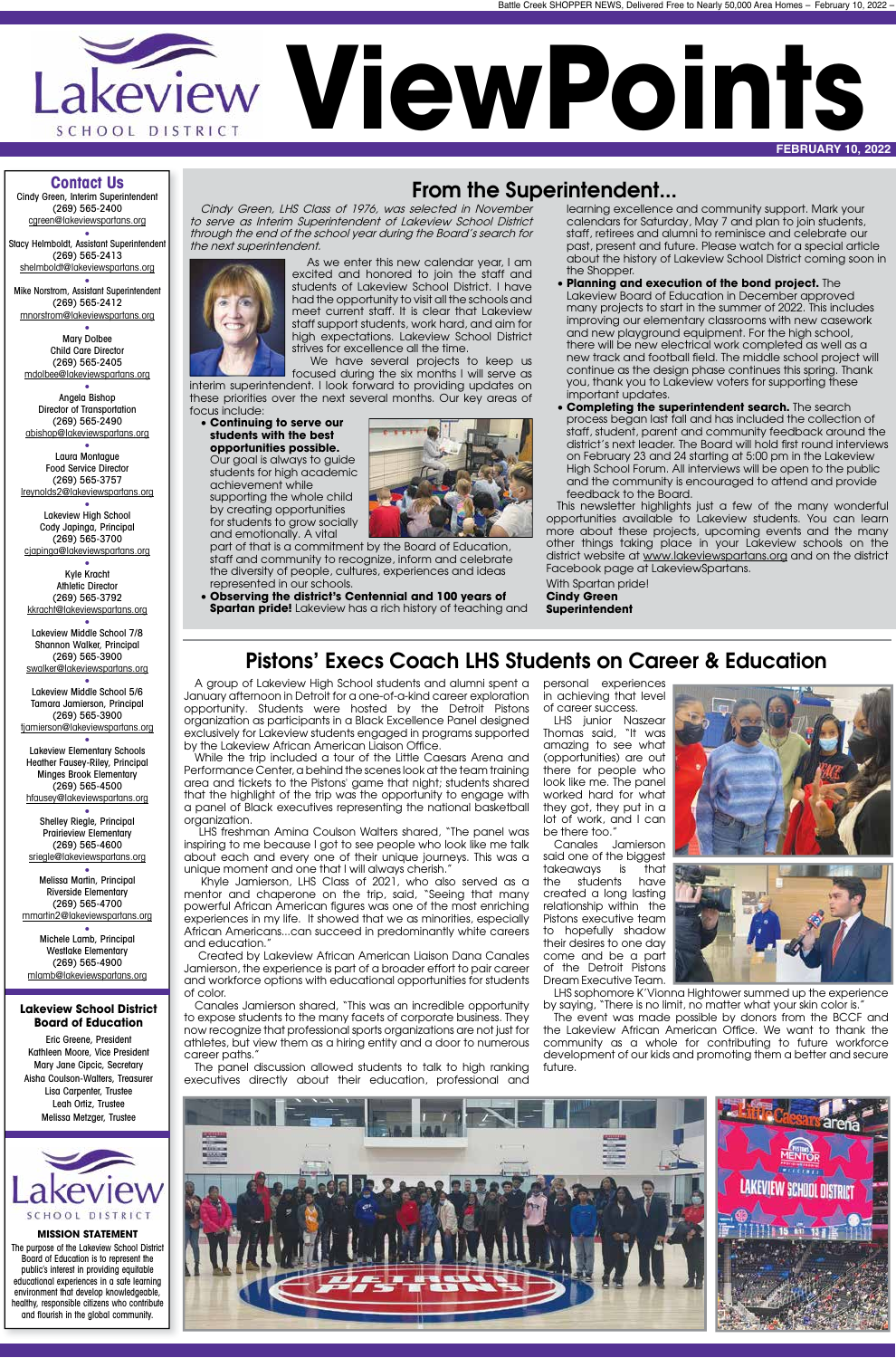

**www.LakeviewSpartans.org • www.Facebook.com/LakeviewSpartans**

#### LHS Singers Perform with State Honors Choir

Four Lakeview High School singers performed with the Michigan School Vocal Music Association's State Honors Choir on Saturday, January 29. Zachary Brooks, Carter Black, Jacob Reinstein, and Grace Cox, all Seniors, spent the weekend with the choir rehearsing for their 3:00 pm performance in DeVos Hall as the culmination of the Michigan Music Conference, held in Grand Rapids every January. The singers earned their spots in the honors choir through a series of two auditions, one in October and one in December. Thousands of students audition and about 250 are selected to be in the group. Congratulations to those outstanding singers!





#### AP Computer Science Students Continue to Learn Online & Onsite

The two week period of online coursework was challenging but great learning strides continued at LHS! Students in Mrs. Cover's AP Computer Science Principles class recently completed a major project, filtering datasets to use in apps. With the help of Lists, Conditionals, Traversals, Functions, and Variables, students Dawt Sung and Geneve Par examined states and their populations, filtered to those after a chosen date in history.



#### Lakeview DECA Qualifies for the Michigan DECA State Career Development Conference

III Michigan DECA Competition held at the WMU School of Business. Some 85% of members qualified for the upcoming State Career Development Conference in

Lakeview students recently achieved excellent results in the 2021-2022 District Detroit. Younger students, new to DECA, practiced long and hard, taking special pride and joy in the experience. This attitude and commitment is what makes Lakeview DECA a strong and successful organization!





## Japanese 3 Treasure Hunt Leads to Food, Fun & Learning

Every year **Japanese 3 students** conclude the unit on giving and receiving directions by writing clues for a treasure hunt. The clues teams write lead other teams to their bagel treasures. Afterwards, everyone celebrates in room A103 with bagels and juice, and students reflect on which teams had the most creative clues and hiding spot.

#### Westlake Robotics Club Are Problem Solvers

Westlake Robotics Club competed in their competition on Saturday and won the "Problem Solution Award" for coming up with a solution to the team challenge of how to increase distribution of cargo. Students not only developed a scanner but also a way for people to get packages through an ATM, and a zip line that delivers packages to homes. It's a real world problem that we are facing today!! We are so proud of their hard work and their awesome coach Mrs. Smith!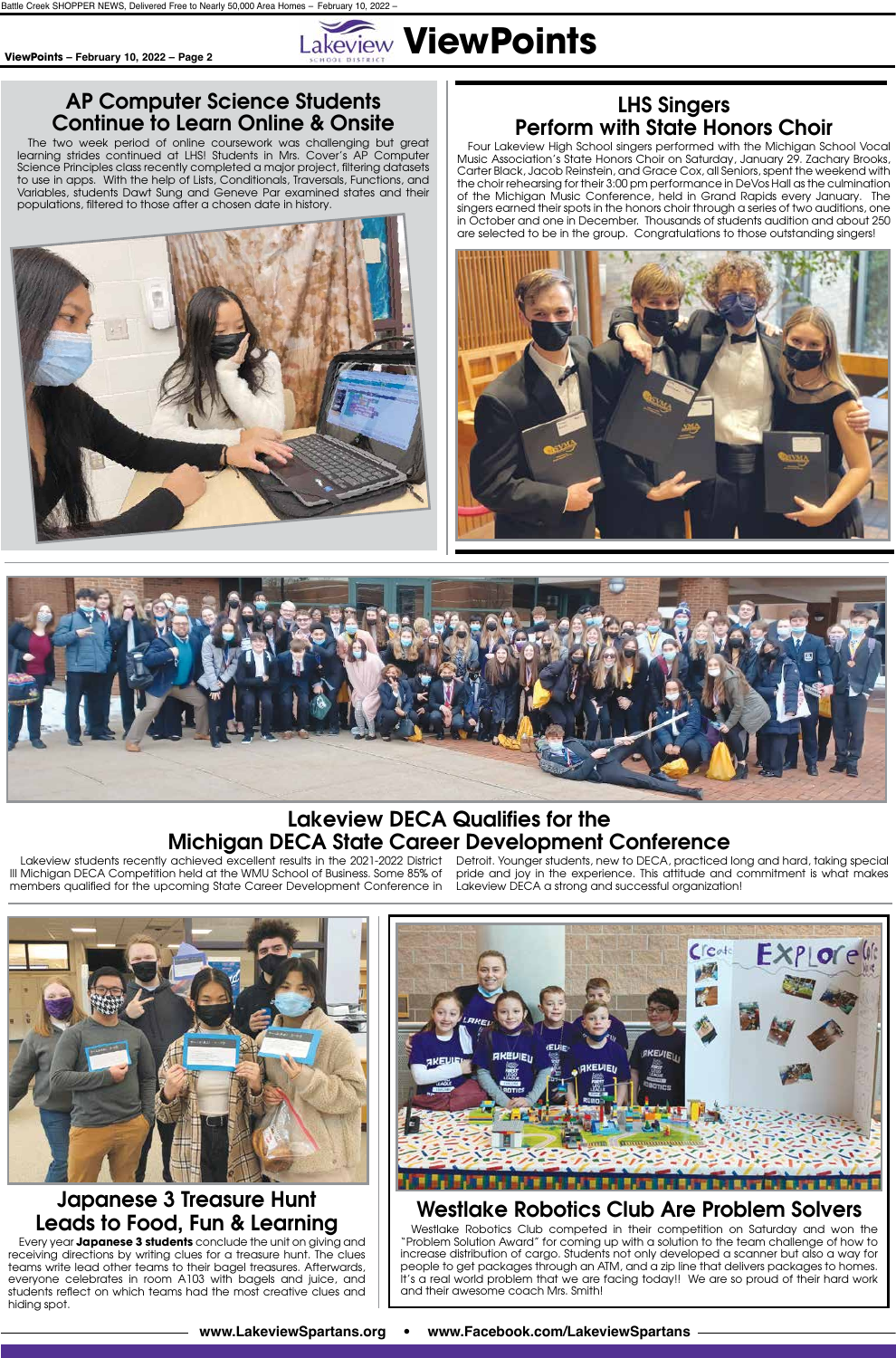

**www.LakeviewSpartans.org • www.Facebook.com/LakeviewSpartans**

#### Junior Achievement and the CACC Education Academy Help Prepare Minges Brook Students for a Bright Future

Junior Achievement programs foster work-readiness, entrepreneurship and financial literacy skills, and use experiential learning to inspire students to dream big and reach their potential.

> Fourth grader Sammy Ramos has been working on analyzing different types of texts and learning how to organize his written responses. Sammy says he "likes talking about what we read and doing different activities to learn more about them. I also like reviewing our work with others in the group."

Local Calhoun Area Career Center students in the Education Academy are teaching the JA Ourselves Curriculum for Kindergarten and the JA Our Families Curriculum for 1st grade at Minges Brook. Each lesson is approximately 30 minutes. The student teachers use storybook characters in read-alouds and hands-on activities to teach young students about individual choices, money, the importance of saving and giving, and the value of work.









**Prairieview** 4th Grade Leaders Support



#### Riverside Afterschool Academy Extends Student Learning



A group of Riverside students have committed to staying after school each week to work on their reading, writing, and math skills. Afterschool Academy affords students the opportunity to meet in small groups with a tutor and target specific academic skills that will make them more successful in the classroom.

According to Riverside parent Maira Delacruz, who has three students attending the academy, "I love how Afterschool Academy is organized - small groups of students focused on instruction for an hour. I really appreciate the teachers investing extra time in our students' learning."

#### Kinder Readers

Students in Miss Deibert's kindergaarten class recently enjoyed a special, educational visit from their peers. Miss Werner's 4th grade students joined the kindergarten class as reading buddies. The older students modeled good reading habits while supporting their kindergarten partners' reading progress. These positive student interactions help all students develop reading skills and a joy for reading!